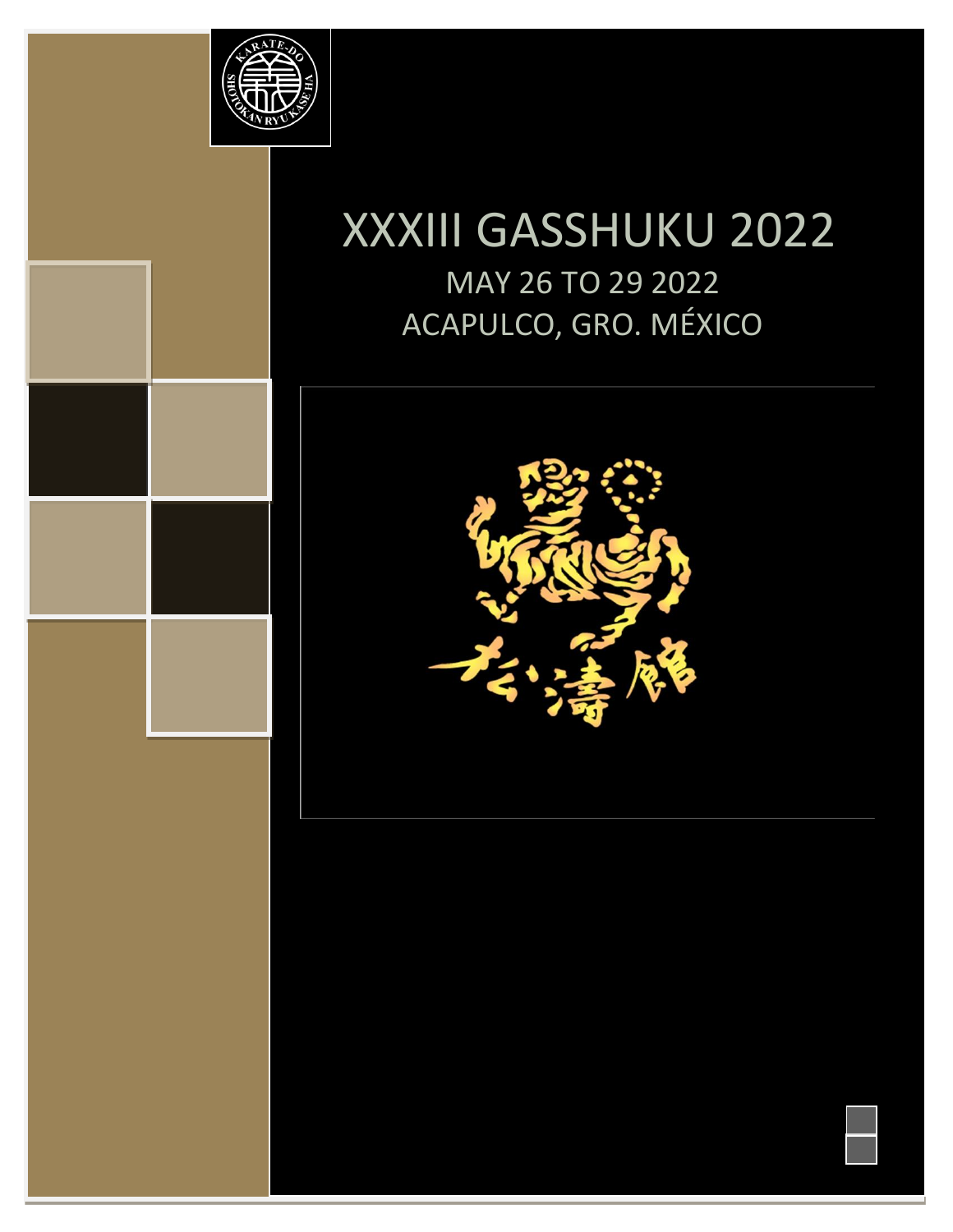# **XXXIII GASSHUKU 2022**

**Del 26 al 29 de Mayo del 2022, HOTEL EMPORIO ACAPULCO** 

# **WKS KASE HA UNION INTERNATIONAL AMERICA**

#### **CONVOKES ALL ITS AFFILIATED MEMBERS AND SYMPATHIZERS OF THE KARATE DO SHOTOKAN TRADITIONAL LINE TO ITS ANNUAL HIGH-LEVEL TRAINING:**

#### **"XXXIII GASSHUKU 2022"**

XXXIII GASSHUKU 2022 will be held at Acapulco's EMPORIO Hotel from May 26th to 29th 2022, place that has adequate facilities and the necessary security to carry out all our activities, as well as a very beautiful view of the bay of Acapulco.



Shihan Rogelio Flores Aguilera

C.N. 8º Dan

Shotokan Ryu Kase Ha

Chairman and Chief Instructor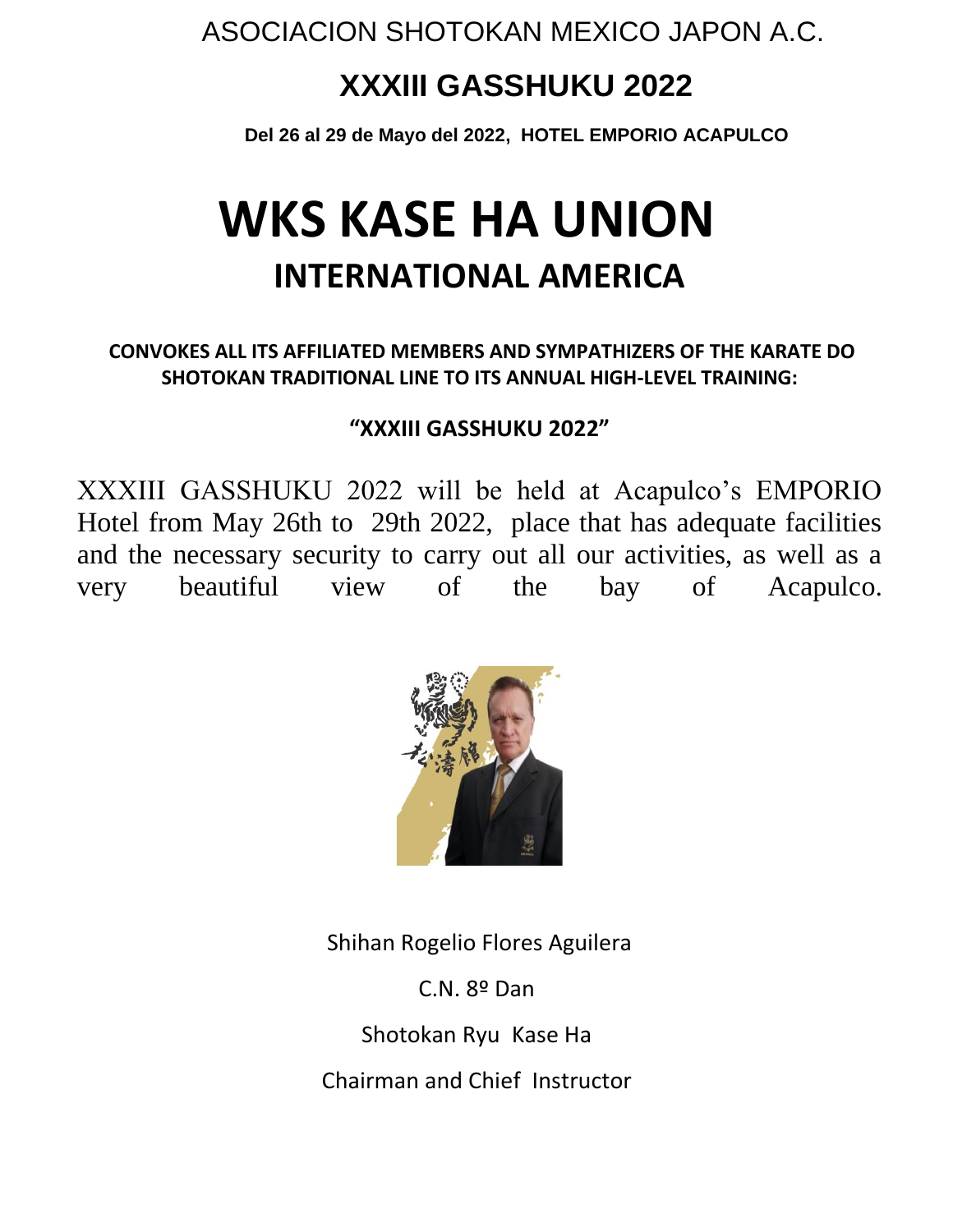# **XXXIII GASSHUKU 2022**

**Del 26 al 29 de Mayo del 2022, HOTEL EMPORIO ACAPULCO** 





Shotokan Ryu Kase Ha Karate Do www.shotokan.com.mx



### **HONOR GUEST**

## **SHIHAN IGOR SADOVNIKOV**

## **7º Dan**

WKS Kase Ha Eurasia

Chairman and Chief Instructor

WKS Kase Ha Union

Co-President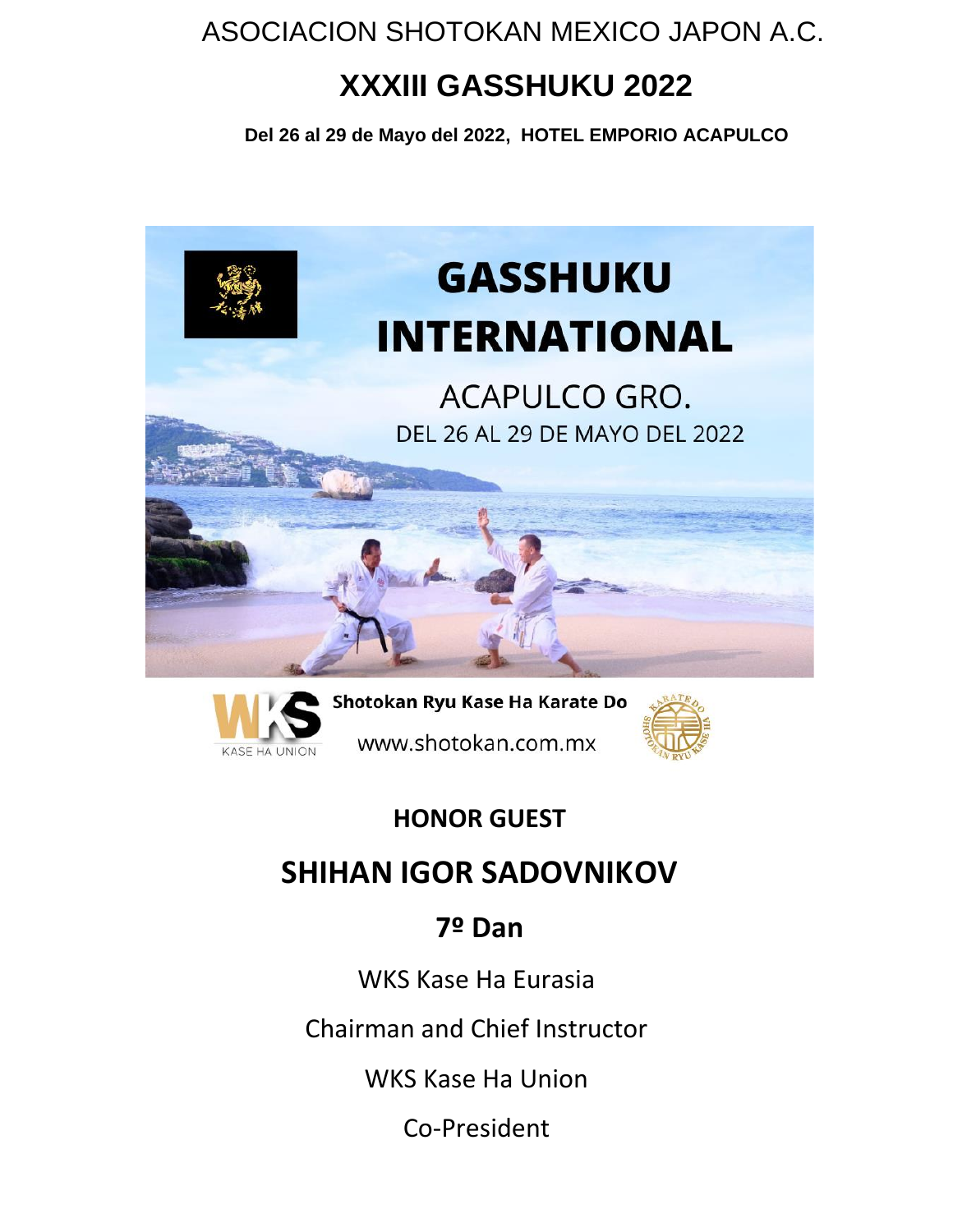# **XXXIII GASSHUKU 2022**

**Del 26 al 29 de Mayo del 2022, HOTEL EMPORIO ACAPULCO** 

### **ACAPULCO HOTEL EMPORIO**

DATE: FROM MAY 26th to 29th 2022

### **REGISTRATION FEES**

Brown and Black Belts**: 90 usd After March 25th** 

White to Purple Belts**: 80 usd After March 25th**

PROMOTION

# **\$ 70 usd**

Before March 25th for all degrees, after this date regular fees will be applied.

#### **All participants who pay the course before March 25th will be granted with the event's official T-shirt . There will be no extensions.**

Seminar's payment must be done at : Scotiabank Cta. No 00103827496 with CLABE Interbinary 044180001038274961 In behalf of Asociación Shotokan México Japón A.C; and send a copy of the receipt to asmishotokan@gmail.com and/or mex japon@hotmail.com specifying realized deposit's name and concept.

For credit card payments a 3% charge will be added. Send e-mail address and name to HOMBUDOJO 55 58651796 [asmjshotokan@gmail.com](mailto:asmjshotokan@gmail.com) in order to send a payment order via PayPal asmishotokan@gmail.com in behalf of Shotokan Ryu Kase Ha International America A.C. (Kase Ha America).

FURTHER INFORMATION AT: 55 58651796 -HOMBUDOJO KASE HA AMERICA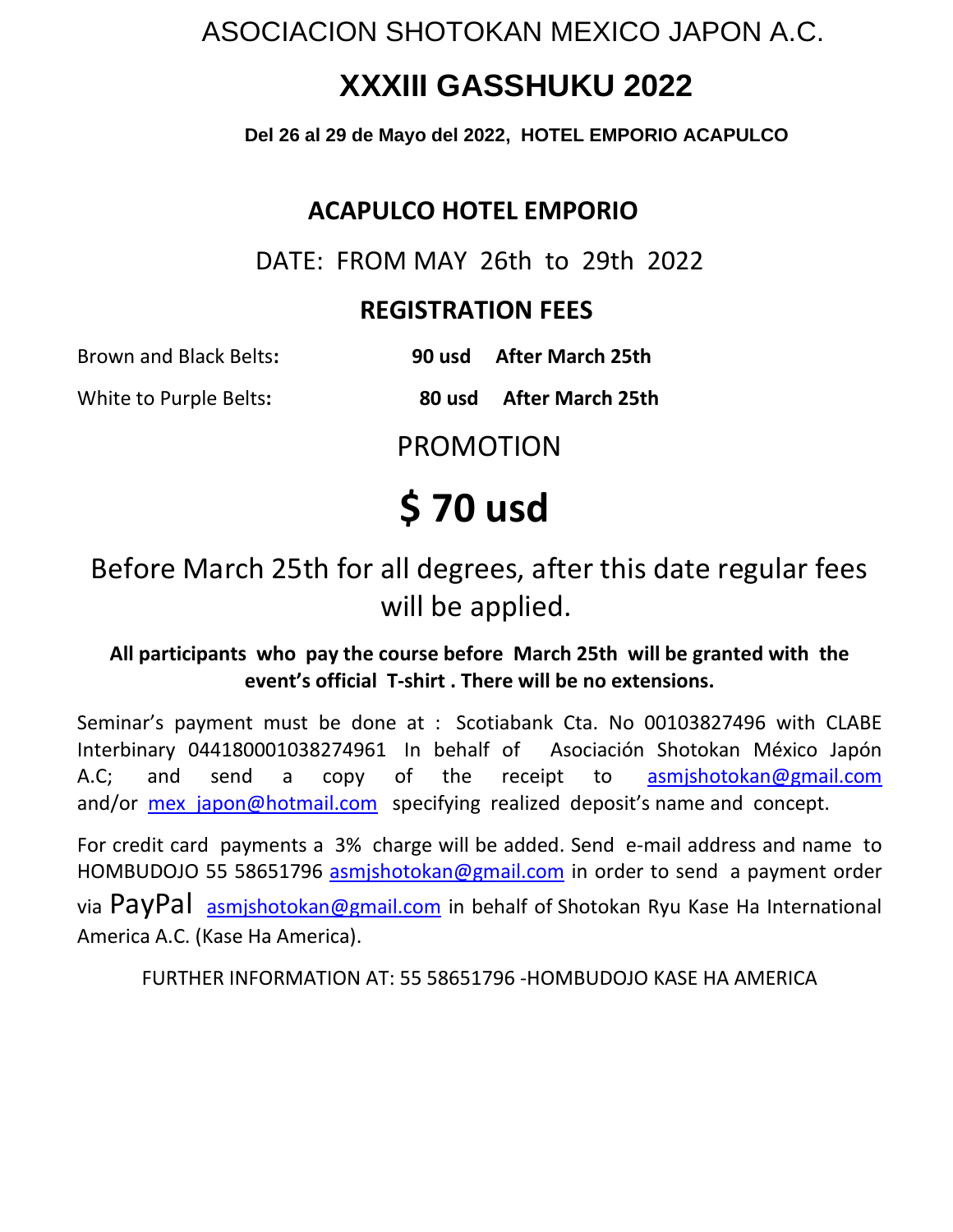# **XXXIII GASSHUKU 2022**

### **Del 26 al 29 de Mayo del 2022, HOTEL EMPORIO ACAPULCO**

### **LODGING FEES EMPORIO HOTEL**

#### **Room / Night Fee**

| <b>ROOM</b>         |             |                                                                                              |                                                                                                           |
|---------------------|-------------|----------------------------------------------------------------------------------------------|-----------------------------------------------------------------------------------------------------------|
| Single or<br>Doublé | 90<br>USD.  | Even two children in the same room with<br>no cost. Only 7 USD breakfast fee must be<br>paid | All Inclusive 2 people breakfast<br>Chambermaid \$30 for person and<br>Bell Boys \$20 for hab. For night. |
| <b>Triple</b>       | 100<br>USD. | Even one children in the same room with<br>no cost. Only 7 USD breakfast fee must be<br>paid | All Inclusive 2 people breakfast<br>Chambermaid \$30 for person and<br>Bell Boys \$20 for hab. For night  |

#### **INCLUDES:**

-Room/Night fee.

-Sea sight standar room .

-All inclusive buffet breakfast

-Fee quoted in USD.

#### -**All taxes and tips included**.

Free Internet to all guests.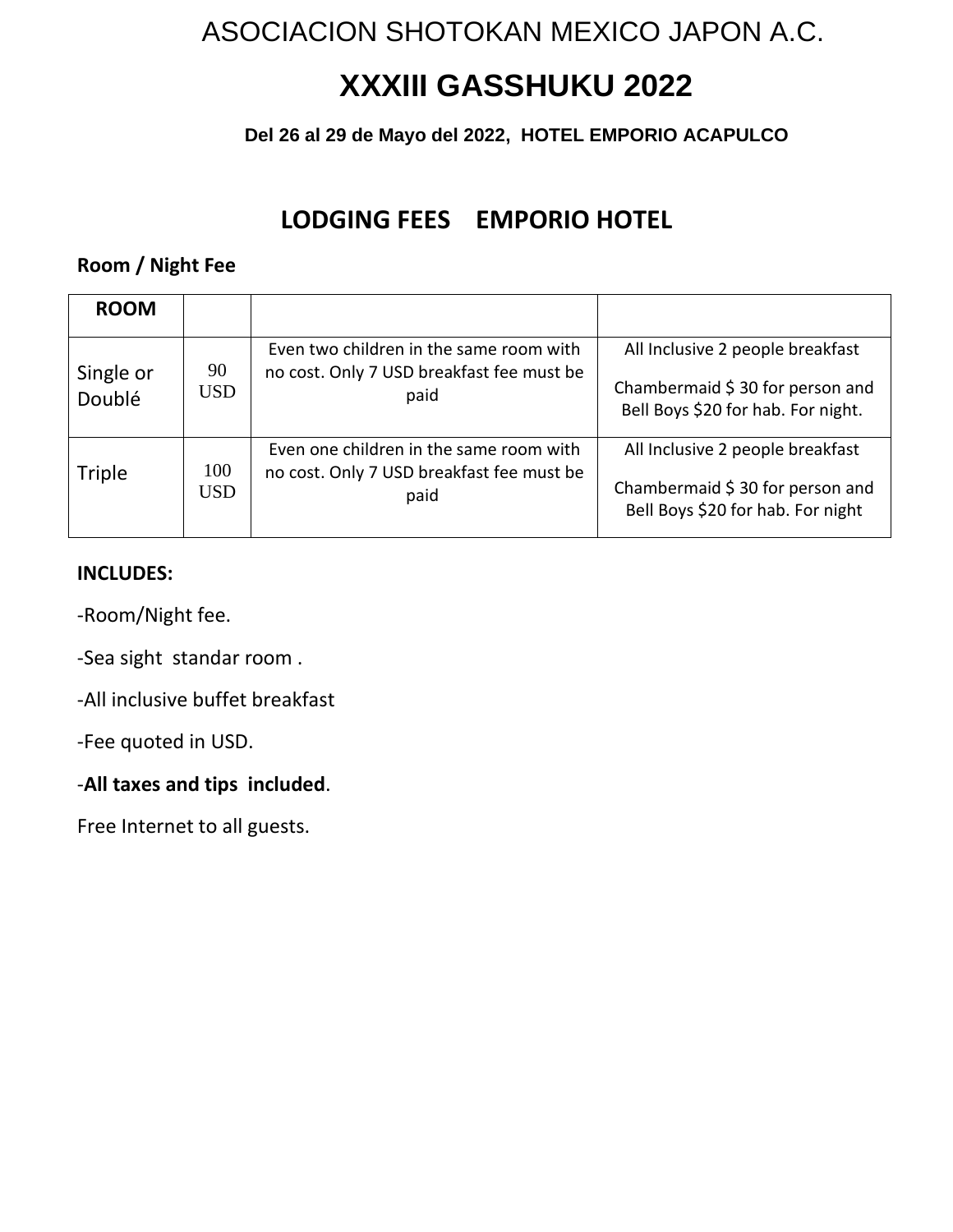# **XXXIII GASSHUKU 2022**

**Del 26 al 29 de Mayo del 2022, HOTEL EMPORIO ACAPULCO** 

### **RESERVATIONES**

### **EMPORIO HOTEL**

**All reservations must be made at the HOMBUDOJO and must be made before March 25, 2022, with the payment of one night, the deposit must be made to the account of the Asociación Shotokan Mexico Japón A.C. This to guarantee the specified rate and benefits, the rest must be paid before April 15 to the account of the association, DO NOT MAKE THE RESERVATION DIRECTLY TO THE HOTEL, THIS DOES NOT GUARANTEE THE OFFERED RATE AND GROUP BENEFITS.**

**HOMBUDOJO Tel. 55 58651796 atentión Miss. Virginia Pascual Laimón Email. [asmjshotokan@gmail.com](mailto:asmjshotokan@gmail.com) y/o Sensei Rogelio Flores A. [mex\\_japon@hotmail.com](mailto:mex_japon@hotmail.com) send the deposit slip specifying the name and concept of the deposit**

**FURTHER INFORMATION AT: 55 58651796.**

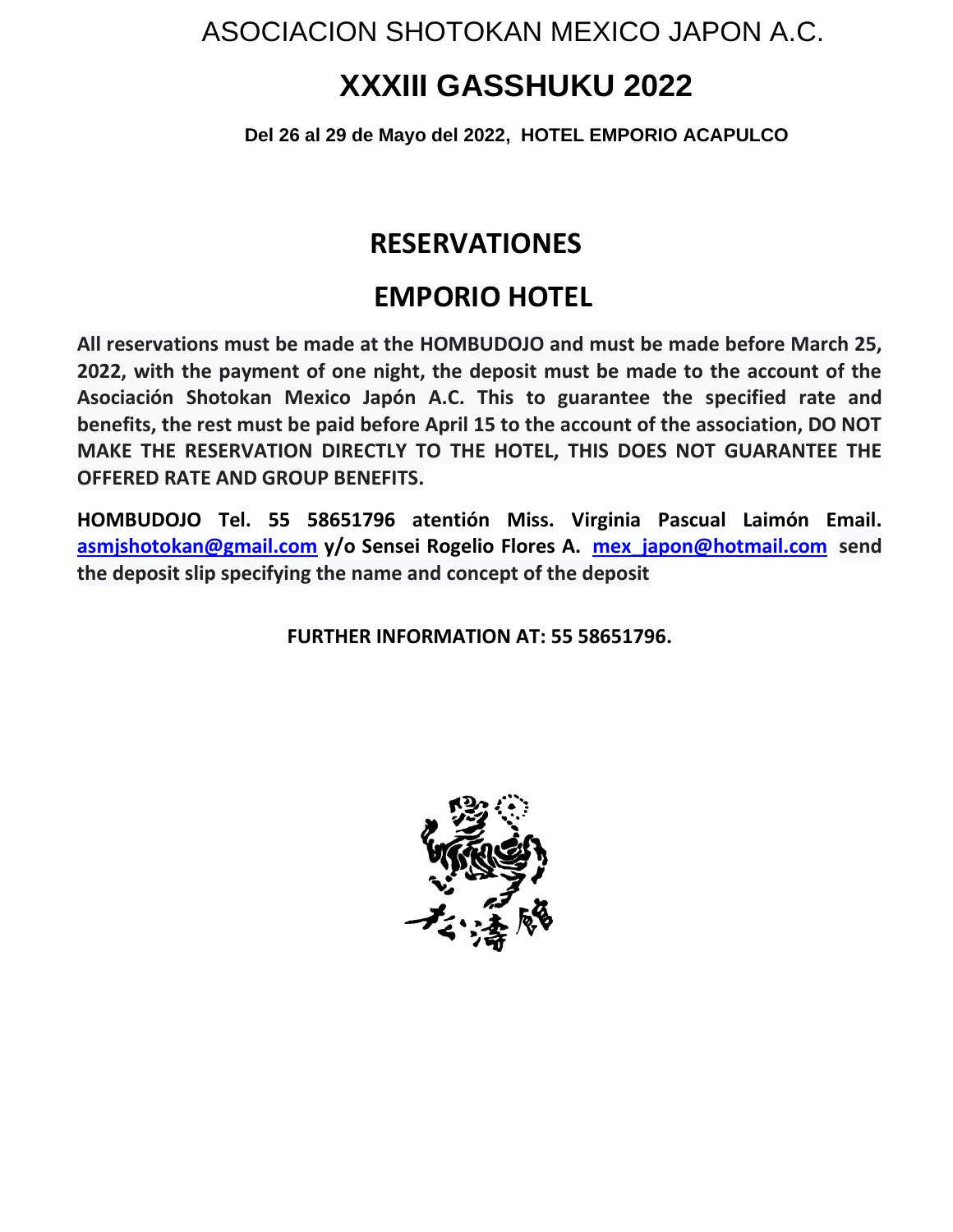# **XXXIII GASSHUKU 2022**

#### **Del 26 al 29 de Mayo del 2022, HOTEL EMPORIO ACAPULCO**

### **INFORMACION IMPORTANTE**

1.- Dan grade exams will be applied, more information contact your chief instructor or HOMBUDOJO tel. 55 58651796 Ms. Virginia Pascual Laimón. (VICKY)

2.- In the general program, it is contemplated to formally deliver the DAN degree certificates to all the candidates who passed their exam in 2021, as well as the Instructor Certificates and arbitration commission, they are asked to present themselves with the uniform official for the ceremony, black trousers, black jacket, white shirt and gold tie.

3.- It is important that all attendees process their official ASMJ credential, which also has medical insurance.

4.- The ASMJ and the organizing committee are not responsible for any injury that the participants may suffer, since they have not processed their credential with medical insurance in a timely manner.

5.- By hotel regulations you are informed that access to the hotel will not be allowed to people who are not staying there, as well as access to activities if you have not previously made your registration payment.

6.- The companions of those attending the Gasshuku will be able to participate in the activities for companions such as the morning Yoga class, meditation, conferences, and Dan degree certificate delivery ceremony, it is requested that they attend with formal attire.

7.- The final program of activities will be published on the ASMJ website www.shotokan.com.mx as of March 1, 2022, in any case you are asked to be aware of possible changes.

**8.- PROMOTION: All participants who pay for the course before March 25, 2022, will have the promotion fee and will be given the official shirt of the event.**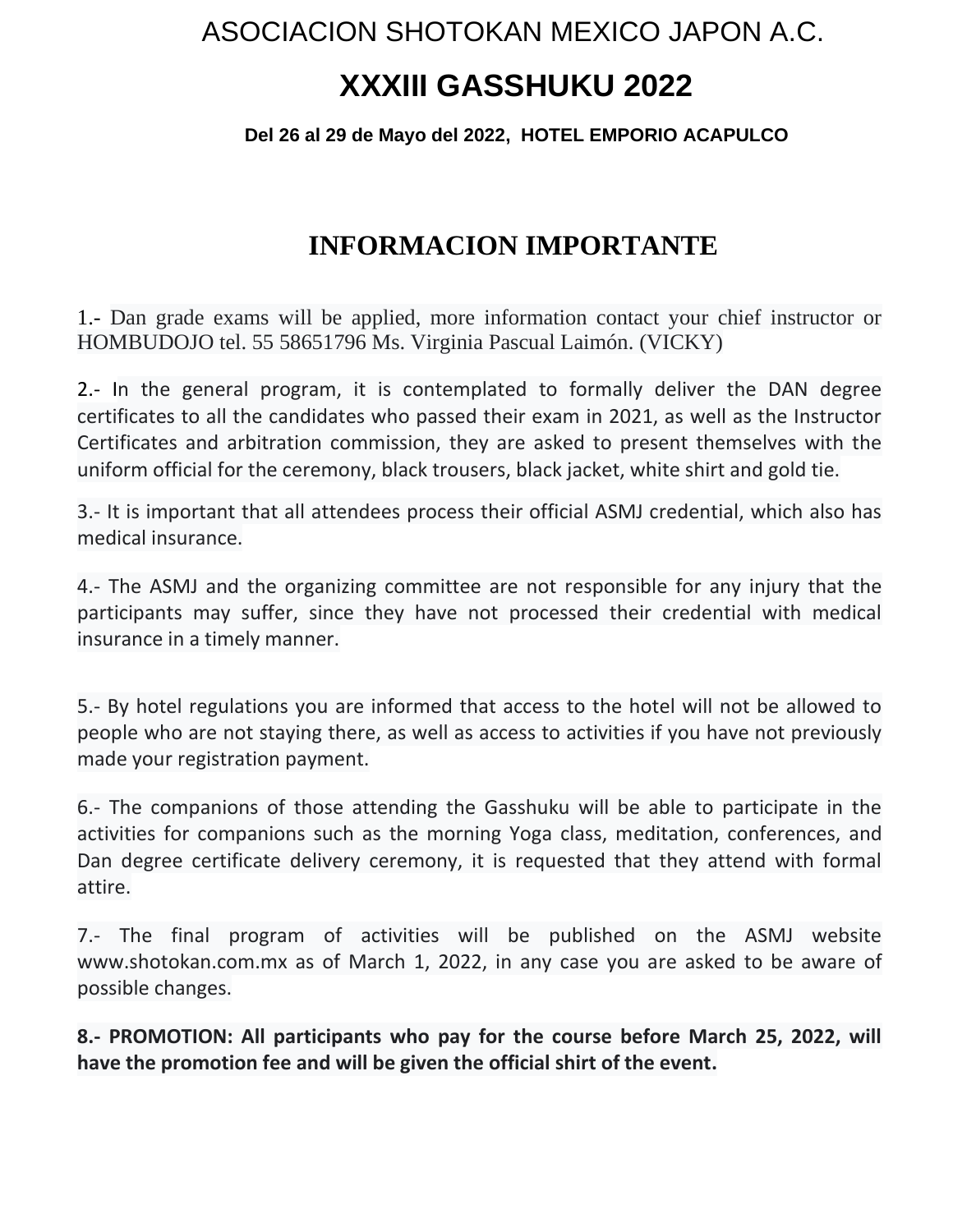# **XXXIII GASSHUKU 2022**

**Del 26 al 29 de Mayo del 2022, HOTEL EMPORIO ACAPULCO** 



#### **INFORMS Y RESERVATION**

**HOMBUDOJO- HEAD QUARTERS**

Av. Primaveras 68 Parque Residencial Coacalco Coacalco Edo. De México C.P. 55720 TEL. 58651796 [mex\\_japon@hotmail.com](mailto:mex_japon@hotmail.com) Y [asmjshotokan@gmail.com](mailto:asmjshotokan@gmail.com)

WEB: [www.shotokan.com.mx](http://www.shotokan.com.mx/)